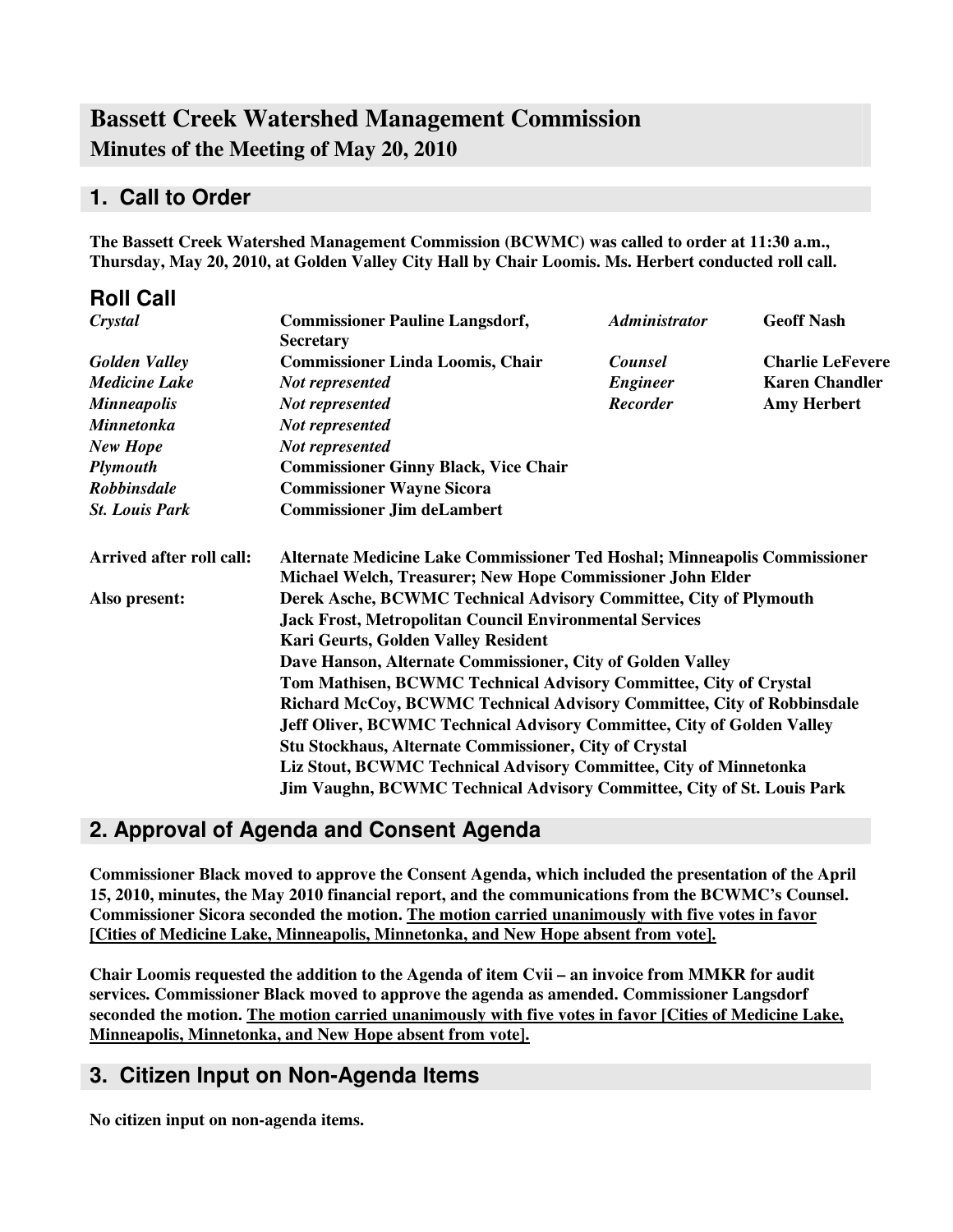### **4. Administration**

- **A. Presentation of the April 15, 2010, BCWMC meeting minutes. Approved under the Consent Agenda.**
- **B. Presentation of the Financial Statement. Approved under the Consent Agenda.**

**The general and construction account balances as reported in the May 2010 Financial Report:**

| <b>Checking Account Balance</b>                      | 665,521.17   |
|------------------------------------------------------|--------------|
| <b>TOTAL GENERAL FUND BALANCE</b>                    | 665,521.17   |
| <b>Construction Account Cash Balance</b>             | 2,066,786.35 |
| Investment due 10/18/2010                            | 533,957.50   |
| Investment due 1/21/2015                             | 500,000.00   |
| TOTAL CONSTRUCTION ACCOUNT BALANCE                   | 3,100,743.85 |
| -Less: Reserved for CIP projects                     | 2,764,883.52 |
| Construction cash/investments available for projects | 335,860.33   |

**C. Presentation of Invoices for Payment Approval.**

#### **Invoices:**

- **i. Kennedy & Graven – Legal Services through March 31, 2010 - invoice for the amount of \$2,781.04.**
- **ii. Barr Engineering Company – Engineering Services through April 30, 2010 invoice for the amount of \$34,958.25.**
- **iii. Watershed Consulting, LLC – Administrator Services April 15 – April 30, 2010 – invoice for the amount of \$1,831.69.**
- **iv. Amy Herbert – April Administrative Services - invoice for the amount of \$4,263.26.**
- **v. D'amico Catering – April 2010 meeting catering – invoice for the amount of \$393.91.**
- **vi. Hamline University – 2010 participation with Metro WaterShed Partners – invoice for the amount of \$5,000.00.**
- **vii. MMKR – Audit Services – Third progress billing – invoice for the amount of \$2,500.**

**[Alternate Commissioner Hoshal arrived.]**

**Commissioner Black moved to approve all invoices including the added invoice vii – MMKR – Audit Services. Commissioner Langsdorf seconded the motion. By call of roll, the motion carried unanimously with five votes in favor. [City of Medicine Lake abstained from the vote; Cities of Minneapolis, Minnetonka, and New Hope absent from vote].**

**[Commissioner Elder arrived].**

#### **5. New Business**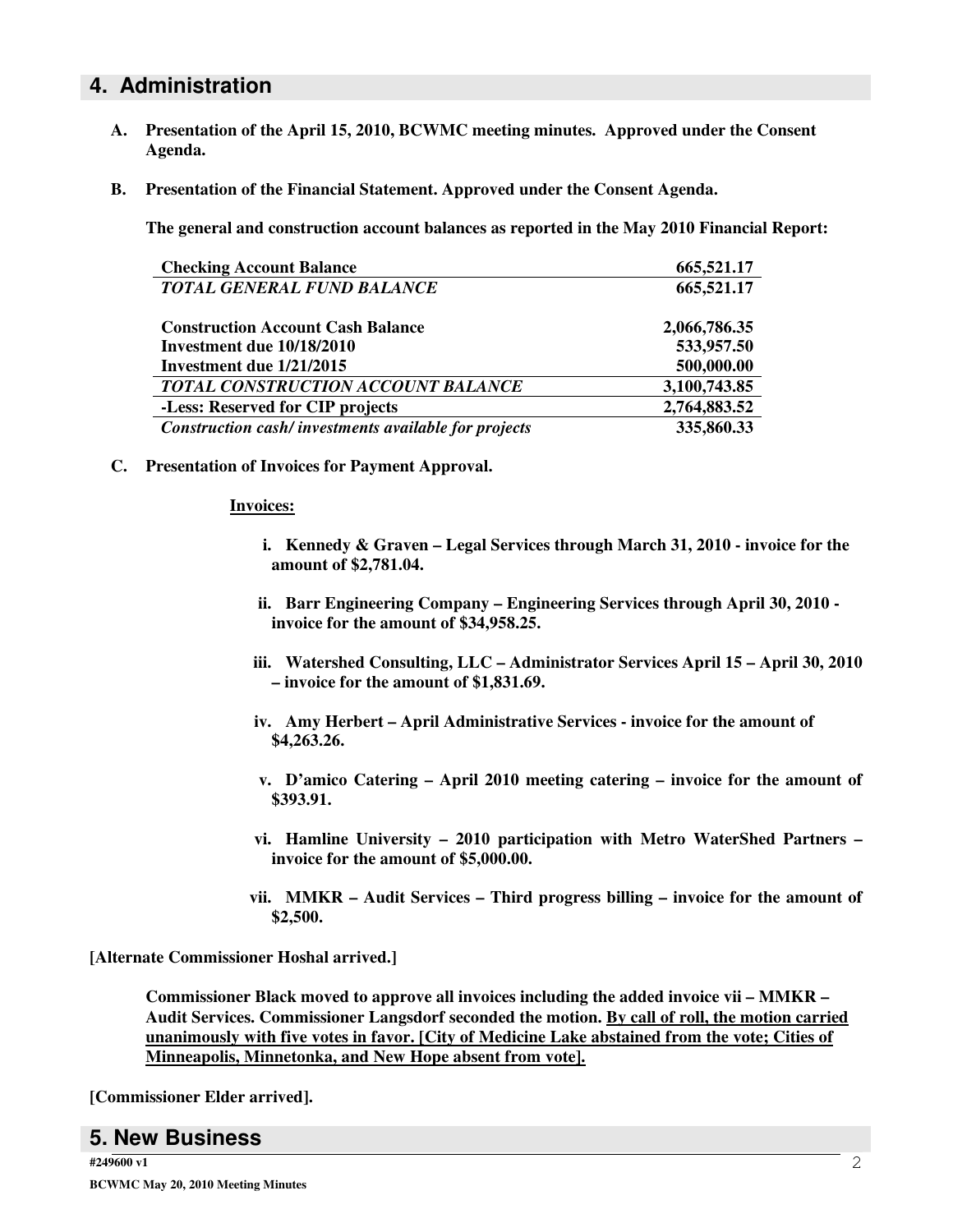**A. 2010 Plymouth Street Reconstruction Project: Plymouth. Ms. Chandler explained that the project is in front of the Commission because the project consists of street reconstruction that will disturb more than five acres and she reminded the Commission that street reconstruction projects of less** than five acres do not come in front of the Commission. She stated that the project is located near **Parkers Lake and involves 3.4 miles of residential street reconstruction. Ms. Chandler said that 18 acres of the watershed will be disturbed and that the project will decrease the impervious surface area by 0.33 acres because some roads and intersections will be narrowed.**

**Ms. Chandler reported that the Commission Engineer recommends adding one more sump manhole than was proposed and that the Commission Engineer recommends approval of the permit with the recommendations a- f that are listed in the Engineer's May 13, 2010, memo describing the permit review.**

**Commissioner Black moved to approve the permit contingent on the recommendations of the Commission Engineer. Commissioner Elder seconded the motion. The motion carried unanimously with seven votes in favor [Cities of Minneapolis and Minnetonka absent from vote].**

**B. South Shore Drive Emergency Utility Repair: Plymouth. Ms. Chandler explained that the location** of the needed repair is south of Medicine Lake. She said that south of South Shore drive there is a **Metropolitan Council sanitary sewer line that is failing. She explained that this is an emergency project to replace a sagged PVC pipe and a fractured reinforced concrete pipe and that since it is an emergency repair, the project could proceed without the Commission's review but the timing of the repair and the Commission's meeting provide the Commission with an opportunity to provide feedback on the proposed repair. Ms. Chandler said the approach proposed for repairing the pipe includes replacing the fractured pipe with ductile iron pipe, which will be supported in order to compensate for movement, which was the cause of the sagging and fracture in the pipe.**

**Ms. Chandler said the Commission Engineer has not seen the design plan so the Commission Engineer recommends that the Commission make a conditional approval based on the Engineer's review and approval of the final plans, including the diversion and dewatering plans, prior to the repair.**

**Alternate Commissioner Hoshal moved to approve the repair project contingent on the Engineer's review and approval of the plans. Commissioner Sicora seconded the motion. The motion carried unanimously with seven votes in favor [Cities of Minneapolis and Minnetonka absent from vote].**

**C. South Shore Drive Bridge: Plymouth. Ms. Chandler reminded the Commission that it discussed this project in February 2010 and the Commission conditionally approved the project and sent a** letter to the City of Plymouth requesting that the low chord of the bridge be raised to be at or **above the 100-year flood level and requesting that other conditions be met as detailed in the Engineer's May 13, 2010, memo. Ms. Chandler reported that the Commission Engineer has received a response from the City of Plymouth stating that the City does not want to raise the bridge due to various concerns. Ms. Chandler said the Commission Engineer is waiting for the receipt of information from the City's consulting engineer regarding what, if any, impact the** proposed bridge would have on the flood level. She said the project is coming back in front of the **Commission since the City did not meet the Commission's request regarding raising the bridge above the 100-year flood level and so the Commission needs to address the issue again. Ms. Chandler said the Commission could table the discussion until it receives the technical data due from the City's consultant, or the Commission could conditionally approve the design contingent on final review and approval of the Commission Engineer and the Engineer's satisfaction that there will not be impacts on the flood level upstream, or the Commission could request that the City of Plymouth revise the bridge design so that the low chord is above the 100-year flood level.**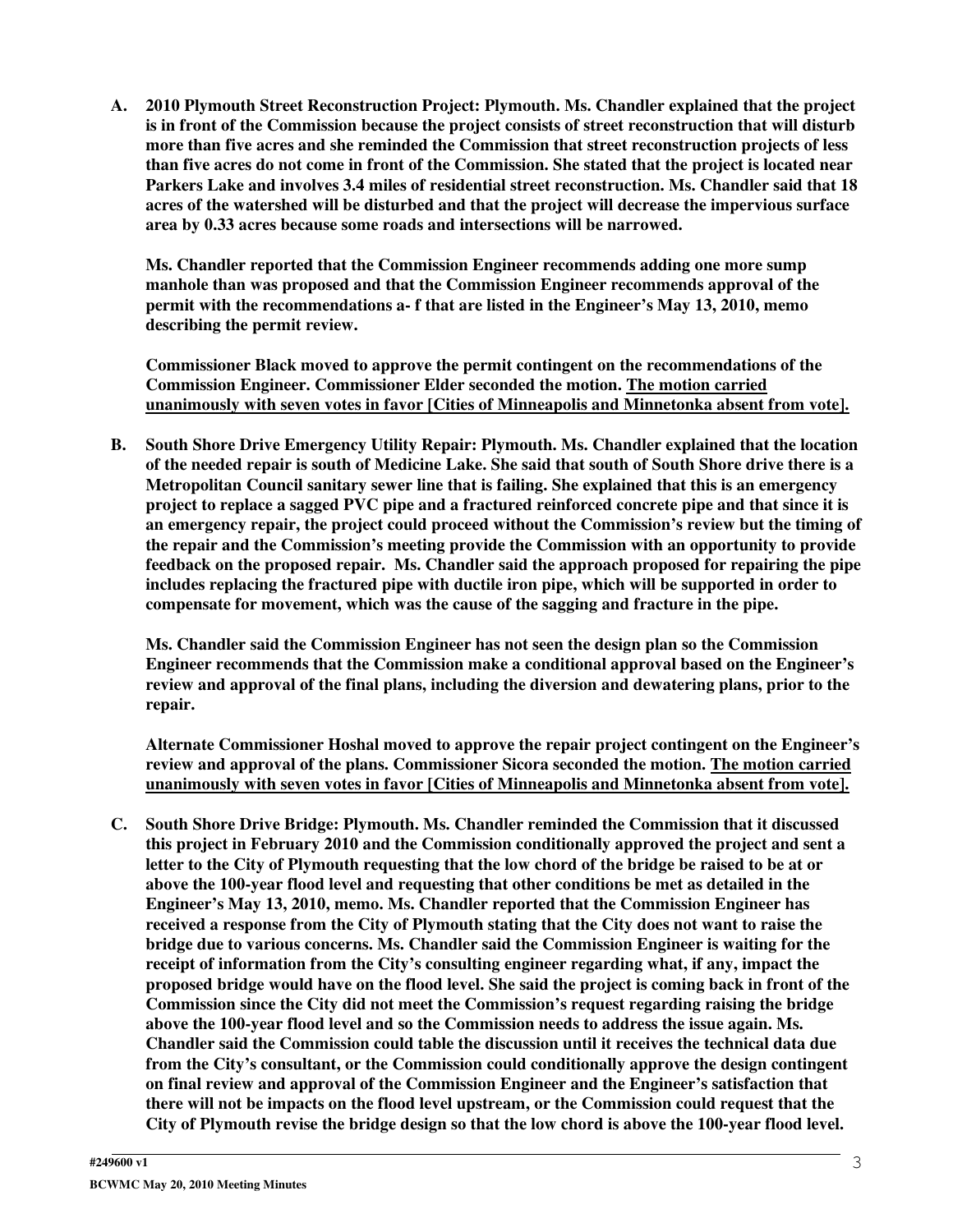**[Commissioner Welch arrived.]**

**Commissioner Black said that her concern is regarding the residents on either side of the bridge, whose homes are lower than the current bridge elevation. She commented that her concern is whether an elevation change to the bridge would cause runoff into those properties and homes.** Commissioner Black stated that City staff want to keep the bridge at the elevation it is at in the **Mn/DOT-approved plan and she added that if that elevation changes, then Mn/DOT would likely have to review the plan again and reapprove it.**

Mr. Mathisen asked if Mn/DOT was okay with the plan the way its drawn and with the low chord **level being below the 100-year flood level. Commissioner Black responded that Mn/DOT approved the plan. Ms. Chandler added that in the approved plan there is an error in the listed 100-year** flood level. She said the plan lists the 100-year flood level as 889.4 feet, which is incorrect for the **upstream side of the bridge. Ms. Chandler said the correct elevation is 890.3 feet. Mr. Mathisen asked if Mn/DOT has seen that correction and Ms. Chandler replied that she did not know and that perhaps the City's consultant for the project would know.**

**Mr. Oliver asked Mr. Asche if the cross sectional area would be increasing or decreasing for flow. Mr. Asche replied that the City received verbal information from Bonestroo, the City's consultant on the project, that the existing cross-sectional opening is 81 square feet and the proposed opening is 93 square feet, which would be a little more area for water to pass under. Ms. Chandler commented that the existing structure's low chord is above the 100-year flood level, which means it is a free flow, but the Commission Engineer does not yet know if there would be pressure underneath the bridge that could cause the water to back up. Mr. Asche stated that Bonestroo has verbally communicated to the City that the new bridge could handle 1,000 or higher cubic feet per second and that the 100-year flow would be 192 cubic feet per second. Mr. Asche said that the delay in getting information to the watershed is because Bonestroo needs to rerun a model, which it has started. Mr. Asche said the City staff prefers the Commission to make a conditional approval based upon providing data to the Commission Engineer that satisfies the watershed that the flow under the bridge would not be a problem.**

**Ms. Chandler said the Commission Engineer has not seen enough information to recommend approving the permit but would be comfortable with a conditional approval that would be based upon the Engineer's review of the data when it arrives and the satisfaction of the Engineer from the review that the water would not flood any higher. She said if the Commission Engineer was** not satisfied after the review of the technical data then the Engineer would bring the issue back to **the Commission. Ms. Black moved to approve the permit contingent on the Commission Engineer's approval. Commissioner Sicora seconded the motion. The motion carried unanimously with seven votes in favor [City of Minneapolis abstained from the vote. City of Minnetonka was absent from the vote].**

**D. Request from Medicine Lake to review its Local Water Management Plan (LWMP). Ms. Chandler explained that last week the Commission received the LWMP from Medicine Lake for the Commission's review and comment. Ms. Chandler added that if Barr is authorized to review the plan, the review could likely be completed in time for discussion at the June Commission meeting. Commissioner Welch moved to authorize staff to review the Medicine Lake Local Water Management Plan for conformance to the Commission's** *Watershed Management Plan* **and to bring recommendations and comments back to the Commission at its June meeting. Commissioner Elder seconded the motion. The motion carried unanimously with eight votes in favor [City of Minnetonka absent from the vote].**

## **6. Old Business**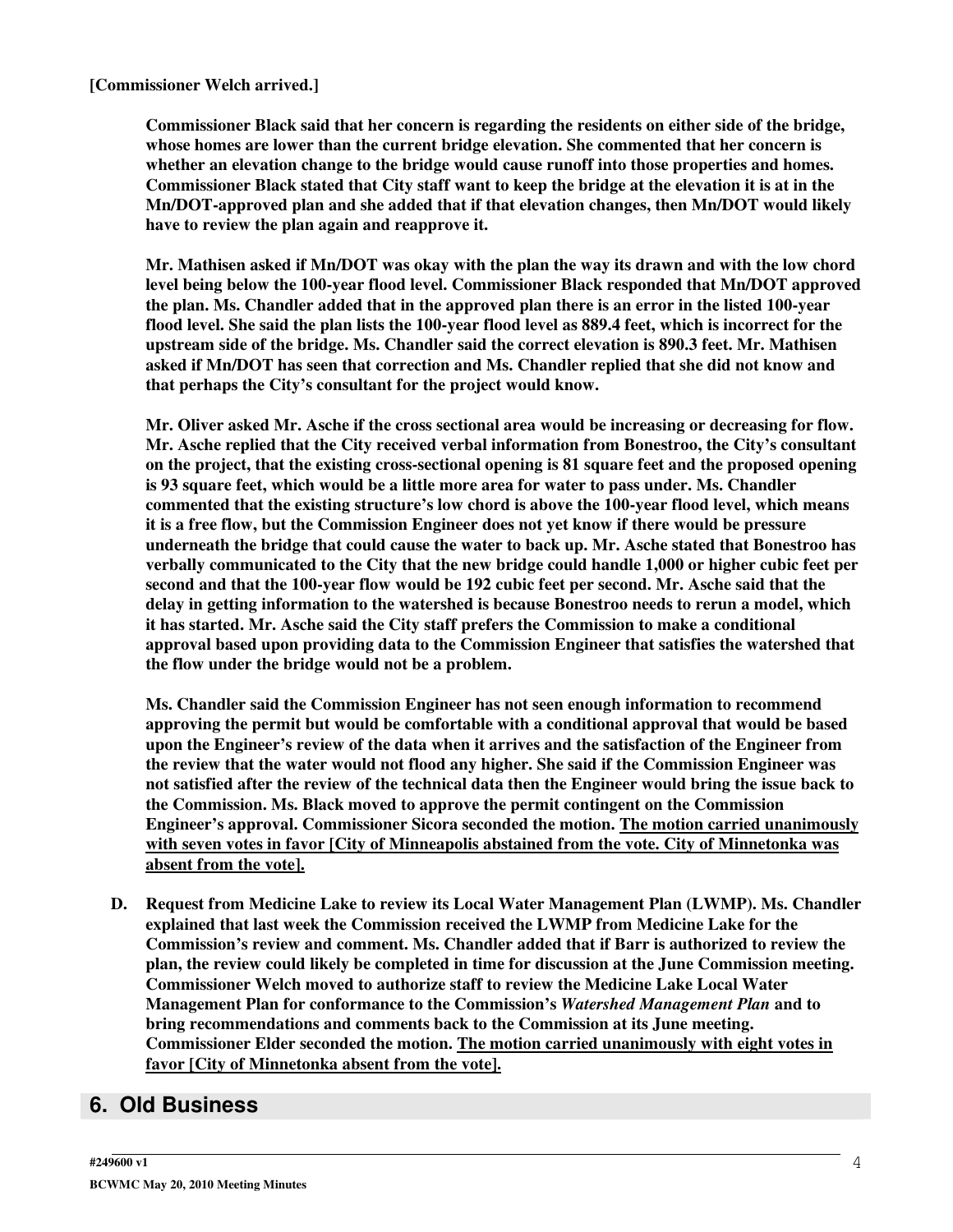**A. Weir on Sweeney Lake. Ms. Chandler reminded the Commission that at its last meeting the Commission directed the Commission Engineer to look into modifications made at the Sweeney Lake outlet. Ms. Chandler pointed out features of the Sweeney Lake outlet structure photos in the May 13, 2010, Engineer's Memo. She said that the modification was put in at about two-tenths of a foot higher than the original structure, which may have been installed because erosion on the south side of the weir has lowered the lake outlet elevation approximately six inches. Ms. Chandler said the Commission Engineer's recommendation is that the original structure should be replaced** with one that is tied into the earth on either side to eliminate erosion. She said that in the **meantime the Commission should consider directing the removal of the modification and directing the replacement of the original control structure while ensuring that the original outlet elevation is maintained. Ms. Chandler said the Minnesota Department of Natural Resources (DNR) did not have any record of a permit for either of the structures and indicated that the newer, masonry wall could be removed without a permit and that if there is temporary shoring up of the original** structure that needs to occur then it could be done without a permit. She said that the DNR stated **that replacing the outlet structure would require a permit. Ms. Chandler said that as far as the Commission Engineer could find out, no one owns the outlet.**

**Commissioner Welch commented that work in public waters requires a permit. He said he thinks the Commission should find the official mapped elevation of the lake because theoretically there are FEMA and floodplain issues associated with the work. Commissioner Welch also thought the Commission should get a ballpark cost estimate of the project broken down by component.**

**Mr. Oliver commented that the City of Golden Valley would like to see a more detailed study on** options for the next step. He said the City would be willing to do the removal of the masonry wall **and short-term wing wall expansion although the City would ask for funding participation on the maintenance given the fact that this is a major flood storage area for the watershed. He requested that the Commission authorize additional investigation in order to determine what is practical and the cost scope.**

**Commissioner Black said the Commission needs to find out the official elevation of the outlet. Chair Loomis said the City has that information. Commissioner Black said she assumes that any new structure that goes in would need to be at that official elevation. Commissioner Black moved to have the City of Golden Valley make any minor modifications that they deem helpful and to explore options for what should go in there as well as what are some of the funding options available. Mr. Oliver requested that the Commission Engineer would generate the report on the options. Ms. Black amended her motion to state that the City make any minor modifications to the structure that the City deems necessary at this time and for the Commission Engineer to evaluate options for replacement and to include cost estimates and to identify potential partners. Commissioner deLambert seconded the motion but asked what the City of Golden Valley would do for a short-term stabilization. Mr. Oliver remarked that if this motion is approved, the City would like to meet with the Commission Engineer to talk about what would be an effective interim measure to stop the flow around the weir and then to implement that measure.**

**Commissioner Welch commented that the Commission can't direct the City to take action about repairing the weir. Commissioner Welch requested a friendly amendment to the motion to ask the Commission Engineer to work with the City to develop options and the range of cost for short, medium, and long-term solutions and to address the permitting and ownership issues and any other legal information the DNR may have and for the Commission Engineer to report back at the June meeting. Commissioner Black stated that she approved the friendly amendment. Commissioner Welch asked if there is a certain budget line to which to allocate the work described in the motion. Ms. Chandler suggested that the cost could be allocated to the surveys and studies budget. Administrator Nash asked if the Commission wanted him to do anything with this item. Chair Loomis commented that he could work it out with the Commission Engineer. Commissioner**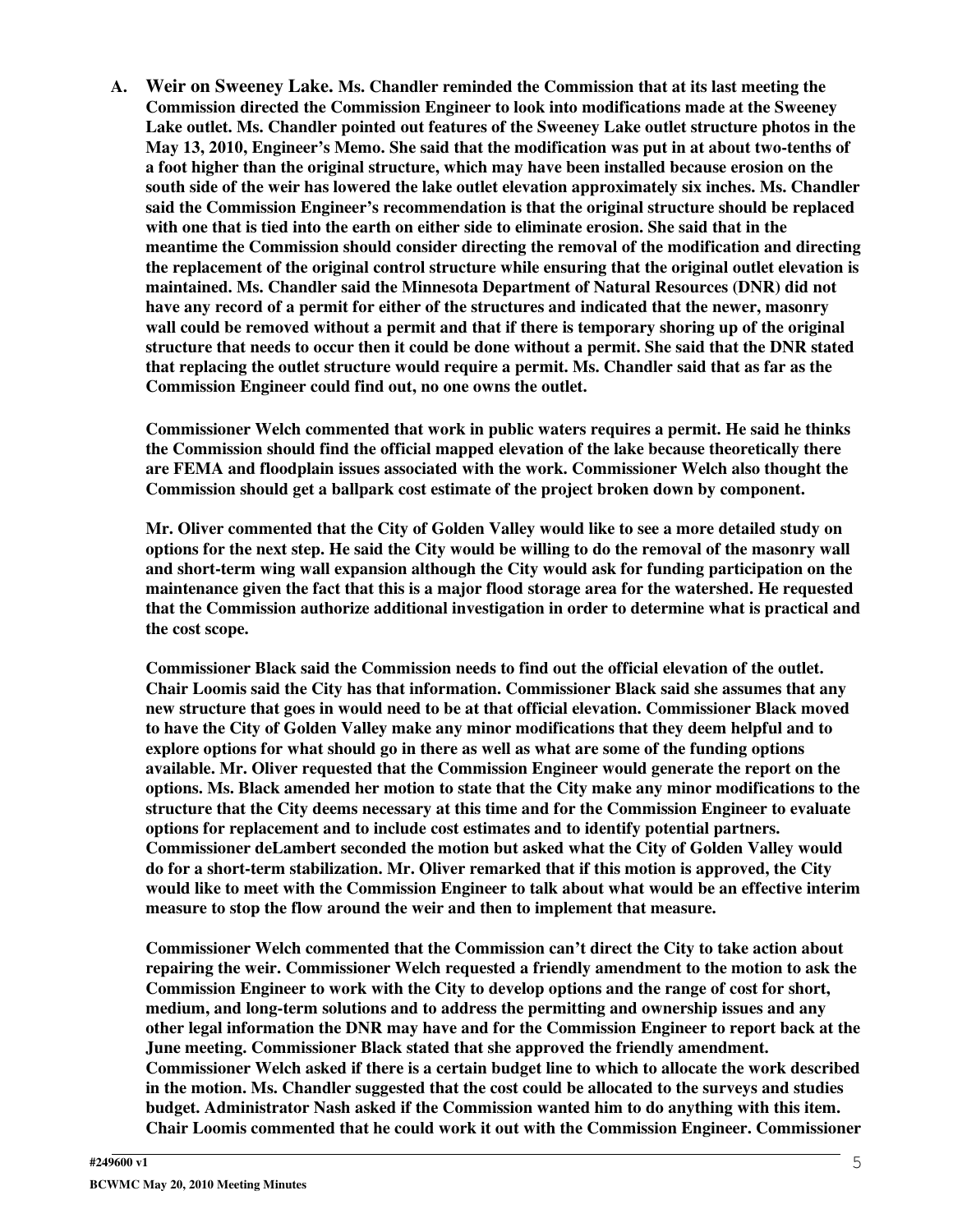**Welch asked Ms. Chandler to carbon copy Administrator Nash on communications. The motion carried with eight votes in favor [City of Minnetonka absent].**

**B. Order Feasibility Reports for Main Stem and North Branch Projects Listed in Major Plan Amendment. Chair Loomis said that the reach of the Main Stem listed in the Engineer's memo is incorrect and that the project actually is from Duluth Street to Westbrook Road. She reminded the Commission that the Main Stem and the North Branch channel restoration projects were in the Commission's CIP for 2012 but because of the grant awards, the Commission decided to move the two projects to 2011, which is why the Commission needs the feasibility reports prepared. Mr. Mathisen reported that the City of Crystal's City Council had a work session this week on the North Branch project and he asked if the funds for the project will be collected in 2011. Mr. LeFevere said if the project is certified to the County to be levied this year, the BCWMC would receive the funds from the County in July and in December of 2011. Ms. Herbert commented that the Commission had previously discussed that its goal is to have its major plan amendment for these two projects approved this year in time for the two projects to be included in the Commission's certification of the levy that is due to the County by October 1 st . Commissioner Welch commented that he had volunteered to follow up on the plan amendment with Brad Wozney of BWSR and will do so and will also convey to him the Commission's schedule.**

**Commissioner Welch moved to approve staff to complete the two feasibility reports at a cost of \$29,970.00. Alternate Commissioner Hoshal seconded the motion. Commissioner Black stated that she is uncomfortable with the Commission not going out for a bid on this work. She said she** knows that in this case creating a request for proposals and going out for a bid would delay the **process and the Commission does not have time for a delay but she would like the Commission in the future for these kinds of things that are outside of development review to go through an RFP process. Alternate Commissioner Hoshal asked if the Commission has a stated policy on going out for bidding. Commissioner Black said no. Alternate Commissioner Hoshal commented that perhaps the Commission should have such a policy. Commissioner Sicora added that moving forward he would like to see the Commission use an RFP process but that the Commission should also reserve the right to direct staff to conduct the studies. The motion carried unanimously with eight votes in favor [City of Minnetonka absent from vote].**

**Commissioner Welch moved to establish a Commission policy of issuing electronic requests for bids for all feasibility studies. Commissioner Black seconded the motion. Commissioner Welch modified his motion to direct staff to create a policy regarding the Commission submitting RFPs for feasibility studies. Commissioner Black approved the friendly motion. Mr. Mathisen suggested that the Commission consider establishing a pool of consultants to which the Commission would send the RFPs in order to ensure the bids come in from consultants that have the areas of technical expertise that the Commission wants and to also reduce the number of RFPs that the Commission would need to evaluate for each bid. Commissioner Welch commented that staff can structure the process in that way. Mr. Oliver remarked that he understands the Commission's concept but stated that the RFP process can be very expensive and recommended that the Commission forward the issue to the TAC to discuss and make recommendations on the process and potential consultant pool. Administrator Nash commented that he thought that the TAC's opinion on this issue would be important. Commissioners Welch and Black agreed with the friendly amendment to ask the TAC to review the issue and develop recommendations for the Commission. The motion carried with eight votes in favor [City of Minnetonka absent from vote].**

#### **C. TAC Recommendations.**

**i. CIP Work Group. Mr. Oliver reported that the TAC recommends that at least two if not three TAC members participate in the group. He said that the TAC members from Plymouth and Golden Valley are the representatives. Commissioner Welch commented that it would be nice to have a third representative and requested that the TAC name a**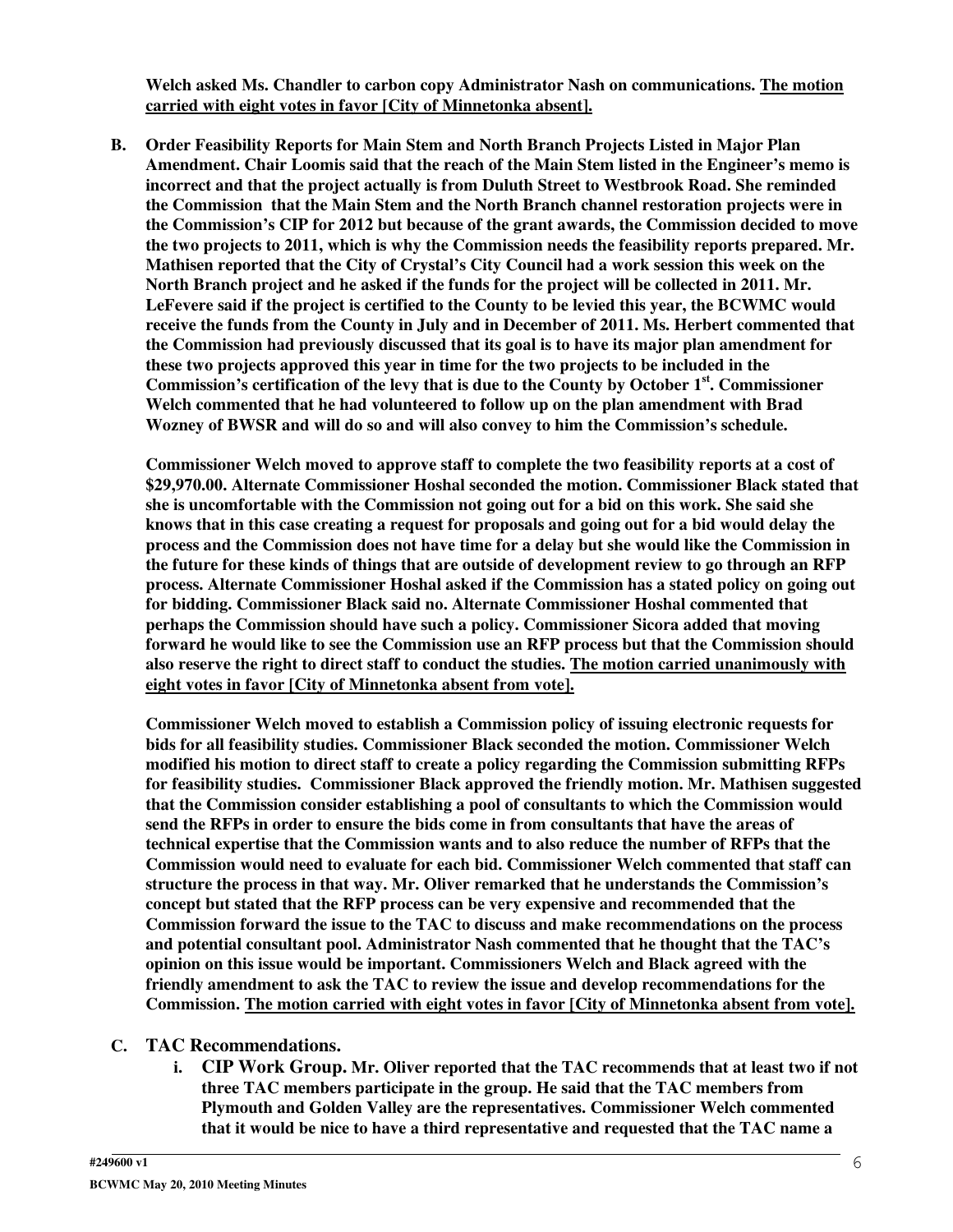**third representative. Chair Loomis directed Administrator Nash to organize a meeting of the CIP Work Group.**

**ii. Medicine Lake TMDL. Mr. Asche reported that the TAC reviewed the draft Medicine Lake TMDL and added that the review was outside of the 30-day comment period and the MPCA afforded the Commission the review opportunity. He explained that the May 11, 2010, memo to the Commission from the TAC states the TAC recommended changes to the text of the TMDL. He said that in summary the comments highlight questions to the MPCA about internal loading details, monitoring details such as how the monitoring should take place, and implementation plan details. Commissioner Black asked about the TAC's questions regarding internal loading. Mr. Asche replied that the TMDL discusses three major forms of internal loading and the TAC's concern is that with the current language in the TMDL even though the MPCA doesn't have regulatory oversight of the internal load, the TMDL as written will affect the MS4s abilities to meet the goals of the TMDL.**

**Commissioner Welch asked Ms. Chandler if the Commission Engineer agrees that the comments listed in the TAC memo are the right comments to send to the MPCA to address the Commission's concerns. Ms. Chandler responded that staff is comfortable with submitting these comments. Commissioner Black stated that she feels that the comments are irritating to the MPCA and that is doesn't seem like a good idea to irritate the MPCA keeping in mind that the Commission submits funding requests to the MPCA. Mr. Oliver replied that the TAC's goal was not to aggravate the MPCA but to ask the MPCA for clarification in the TMDL in order to provide long-term assurances that will protect the MS4s and the Commission. Mr. Asche suggested that the Commission present official comments to the MPCA in a way that is more workable to the MPCA. Commissioner Welch agreed with the idea of addressing the matter of the tone of the Commission's comments. Administrator Nash reported that he spoke on the phone with Ms. Asleson of the MPCA this morning and that he sensed that she is frustrated and that she commented that the internal load issues will not be modified in the TMDL because they are beyond the MPCA's leeway. Administrator Nash remarked that if the Commission officially sends in the comments that it shouldn't be surprised if they result in no changes to the TMDL. Ms. Chandler added that Ms. Asleson communicated to Mr. Kremer of Barr Engineering that "the MPCA doesn't mean that the MS4s will be required to reduce the internal load." Ms. Chandler explained that the TAC wants that assurance captured in the TMDL.**

**Commissioner Black moved to approve submitting Commission comments to the MPCA by modifying the comments in the TAC memo as follows: Eliminating section 4.1, eliminating section 4.3, revising the first comment of section 5 to state that "the Commission will coordinate the sampling and collection of data," eliminate in the implementation plan section 1.5 and the final comment of section 2.3. Commissioner Welch made a friendly amendment to Commissioner Black's motion to authorize Administrator Nash to work with the Commission Engineer to modify the Commission's comments and to draft a cover letter that emphasizes that the Commission's paramount goal is to continue working with the MPCA to improve the water quality of Medicine Lake and that the Commission recognizes that internal loading is a difficult issue that needs to be addressed by all parties. Alternate Commissioner Hoshal seconded the motion. The motion carried unanimously with eight votes in favor [City of Minnetonka absent from vote].**

- **D. TMDL Updates:**
	- **i. Sweeney Lake TMDL. Ms. Chandler introduced the table prepared by Ron Leaf of SEH that addressed the Commission's comments and the comments from the TAC, the City of**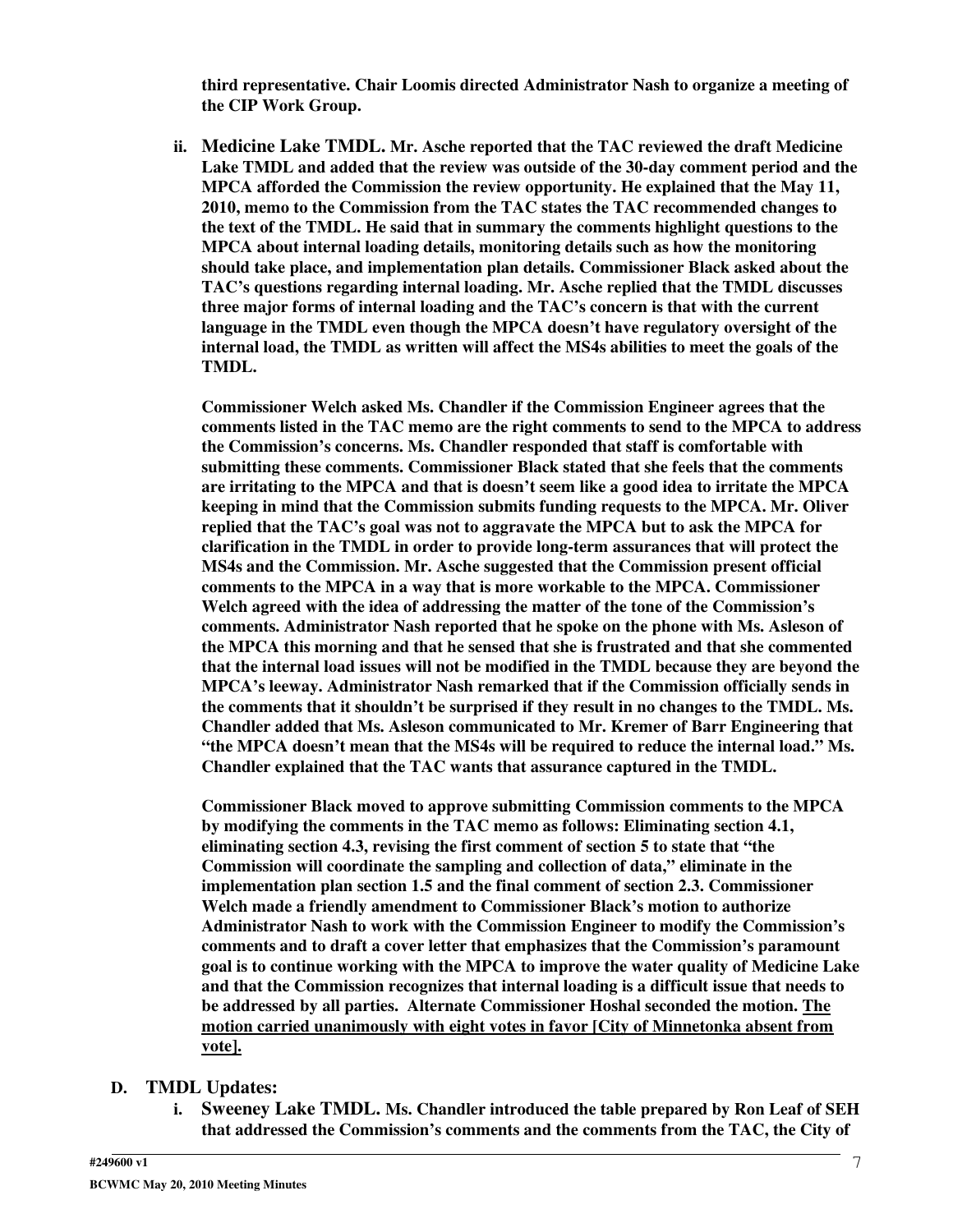**Golden Valley, Commissioner Welch, and Alternate Commissioner Hanson. She pointed out that the TAC's comments to the MPCA include the Commission's comment that the TMDL change the proposed external load reduction back to the originally stated 99 pounds from the MPCA's recommended increase to 150 pounds. Commissioner Welch remarked that the Commission requested that table that lists load allocations on page 29 be removed and asked again that it be removed. He also stated that comment S4 on page 1 should not state that the "BCWMC has determined to choose the categorical allocation option with full understanding of the role" but instead should state that "the Commission is proceeding in good faith to coordinate among all parties on how to implement the TMDL."**

**Commissioner Welch moved for the Commission Engineer to deliver the Commission's changes to the comments to Ron Leaf of SEH for revision of the TMDL and submittal of the revised TMDL to the MPCA and for all communications to be carbon copied to Administrator Nash. Commissioner Black seconded the motion. The motion carried unanimously with eight votes in favor [City of Minnetonka absent from vote].**

- **ii. Wirth Lake TMDL. Ms. Chandler reported that the Commission received the draft Wirth Lake TMDL last week after the meeting packet had been sent out but that the electronic copy was part of the online meeting packet for Commission review. She stated that comments are due back to the MPCA by May 28 th and that a public meeting is planned for early June unless a stakeholder quickly takes the action to ask the MPCA for a longer comment period, in which case the public meeting could be delayed. The Commission indicated that it did not feel the need to request any delay.**
- **E. Discuss and Approve BCWMC 2009 Annual Report. Commissioner Black recommended two changes to the Executive Summary. Commissioner Welch remarked that a footnote to the pie chart explaining the categories would be nice if it fit. Commissioner Welch moved to approve the BCWMC's 2009 annual report with the changes noted by Commissioner Black and for staff to submit the report to BWSR. Commissioner Black seconded the motion. The motion carried unanimously with eight votes in favor [City of Minnetonka absent from vote].**
- **F. Request from the Mississippi WMO to review draft revised Watershed Management Plan. Ms. Chandler reported that the Commission received notice that the plan will be sent to the Commission. She said the Commission Engineer recommends that the Commission spend less than \$1,000 for the Commission Engineer to make a cursory review of the plan. Commissioner Welch said he would be interested in hearing highlights from the plan. Commissioner Elder moved to approve that the Commission Engineer conduct the review and provide comments to the Commission with a cost limit of \$1,000. Commissioner Black seconded the motion. The motion carried unanimously with eight votes in favor [City of Minnetonka absent from vote].**
- **G. BCWMC's Draft 2011 Budget. Commissioner Welch asked Ms. Chandler about the \$18,000 budget for line item 8: 2011 Commission and TAC meetings. Ms. Chandler explained that the budget assumes that the TAC will meet monthly in 2011 but if the TAC reverts to its every-othermonth meeting schedule then the budget figure could be reduce to \$13,000 and line item 6: 2011 Technical Services be reduced to \$110,000 based on the same TAC meeting reduction. The Commission decided to make those two changes. Commissioner Sicora recommended that line item 36: TMDL Studies be reduced to 0 and the Commission agreed to make that change. Commissioner Langsdorf recommended reducing line item 28: Watershed Education Partnerships to \$14,500 in anticipation of working through the West Metro Watershed Alliance to contribute to NEMO. The Commission agreed to make the change. Ms. Chandler reported that the Commission has been notified by the Three Rivers Park District (TRPD) that it will not be able to provide sampling work or water quality analysis in 2011 and that for the Commission to use someone else**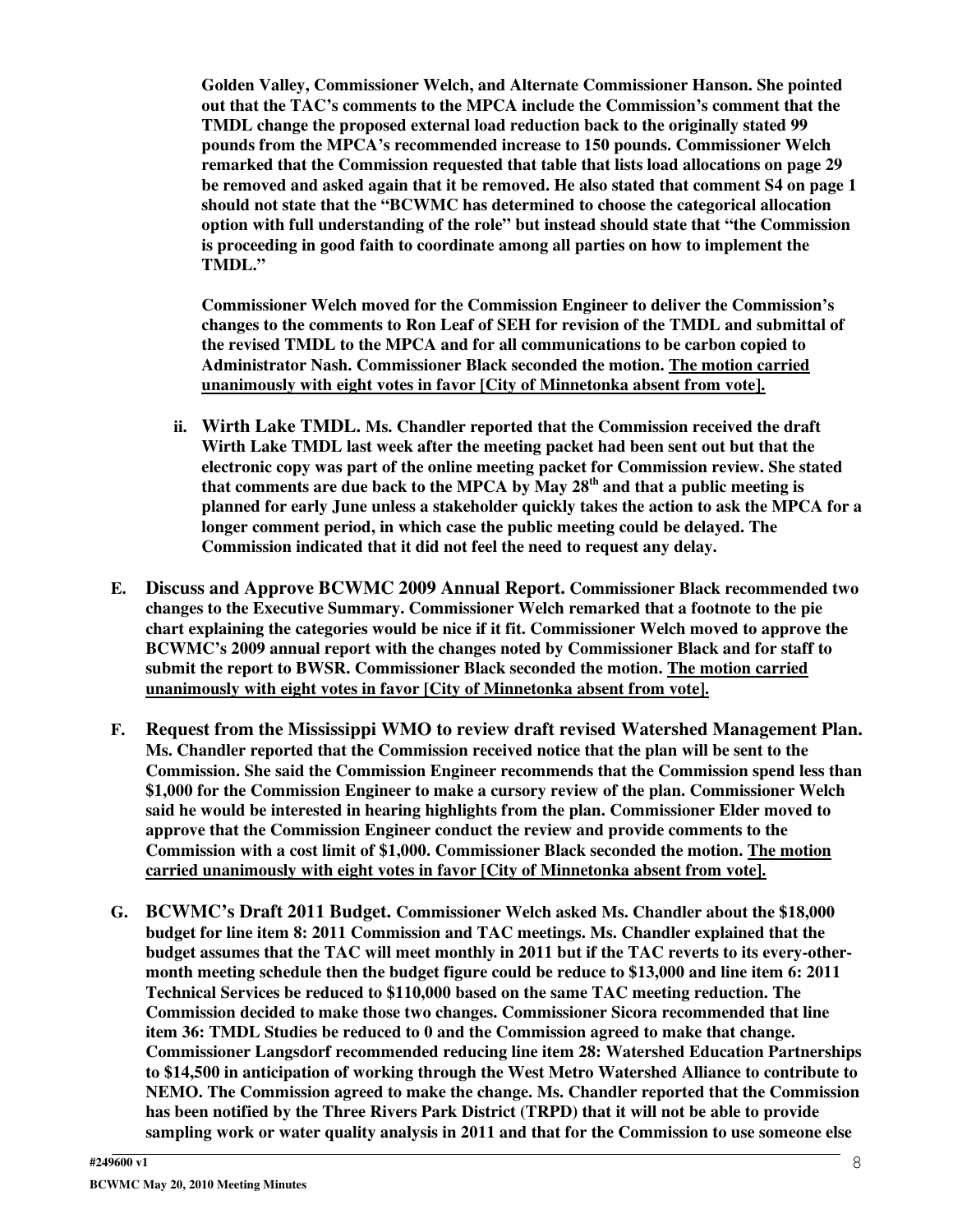**to collect samples and to use a commercial lab to analyze the samples would require a \$4,000 increase in line 10: Water Quality/ monitoring. The Commission agreed to increase line 10 to \$34,000 and directed Ms. Chandler to inquire with the TRPD about its unavailability to do the work in 2011 and to investigate the costs of having the Metropolitan Council Environmental Services do the work.**

**[Commissioners Sicora and Welch depart the meeting.]**

- **H. Approval of BWSR Grant Agreement. Commissioner Black moved to approve the signing of the agreement. Commissioner Elder seconded the motion. The motion carried unanimously with six votes in favor [Cities of Minneapolis, Minnetonka, and Robbinsdale absent from vote].**
- **I. Update on 2010 Clean Water Fund Grant for Plymouth Creek and Bassett Main Stem Restoration Projects. Ms. Chandler reported that the Commission Engineer submitted the work plan into BWSR's eLINK system but BWSR has requested additional information. The Commission Engineer will revise the work plan and will resubmit it after obtaining the additional information that was requested.**
- **J. Education Committee. Deferred to Committee Communications.**
- **K. Update on Cultural Resource Review Protocol. Earlier in the agenda Commissioner Welch remarked that he would like to be involved in finalizing the cultural resource protocols. The Commission consented.**

### **7. Communications**

- **A. Chair:**
	- **i. Chair Loomis reported that the BCWMC received a late invitation to participate in this Saturday's Golden Valley Days.**
	- **ii. Chair Loomis reported that she received an e-mail inquiry from a resident regarding removal of goose droppings from private property, buckthorn removal, and the potential for a second monitoring site in Sweeney Lake for the 2010 CAMP program.**
	- **iii. Chair Loomis stated that the BCWMC's draft financial audit is ready for Commission review. Commissioner Black moved to approve that Administrator Nash work with Commissioner Welch to review the audit, to communicate any changes to the Deputy Treasurer and to finalize the report so the Deputy Treasurer can submit it to the necessary bodies. Alternate Commissioner Hoshal seconded the motion. The motion carried unanimously with six votes in favor [Cities of Minneapolis, Minnetonka, and Robbinsdale absent from vote].**
	- **iv. Chair Loomis reported that the Commission received after the May meeting packet mailing a letter from the City of Medicine Lake requesting a hydraulic and hydrologic evaluation of the dam at the headwaters of Bassett Creek/ the Medicine Lake Outlet and that the request will be part of the June meeting agenda.**
- **B. Administrator:**
	- **i. Administrator Nash discussed the draft policy manual format and the table of contents and the sample policy included in the meeting packet.**
	- **ii. Administrator Nash addressed the draft work plan for the Administrator and reported that the Administrative Services Committee needs to meet again to complete the work plan.**